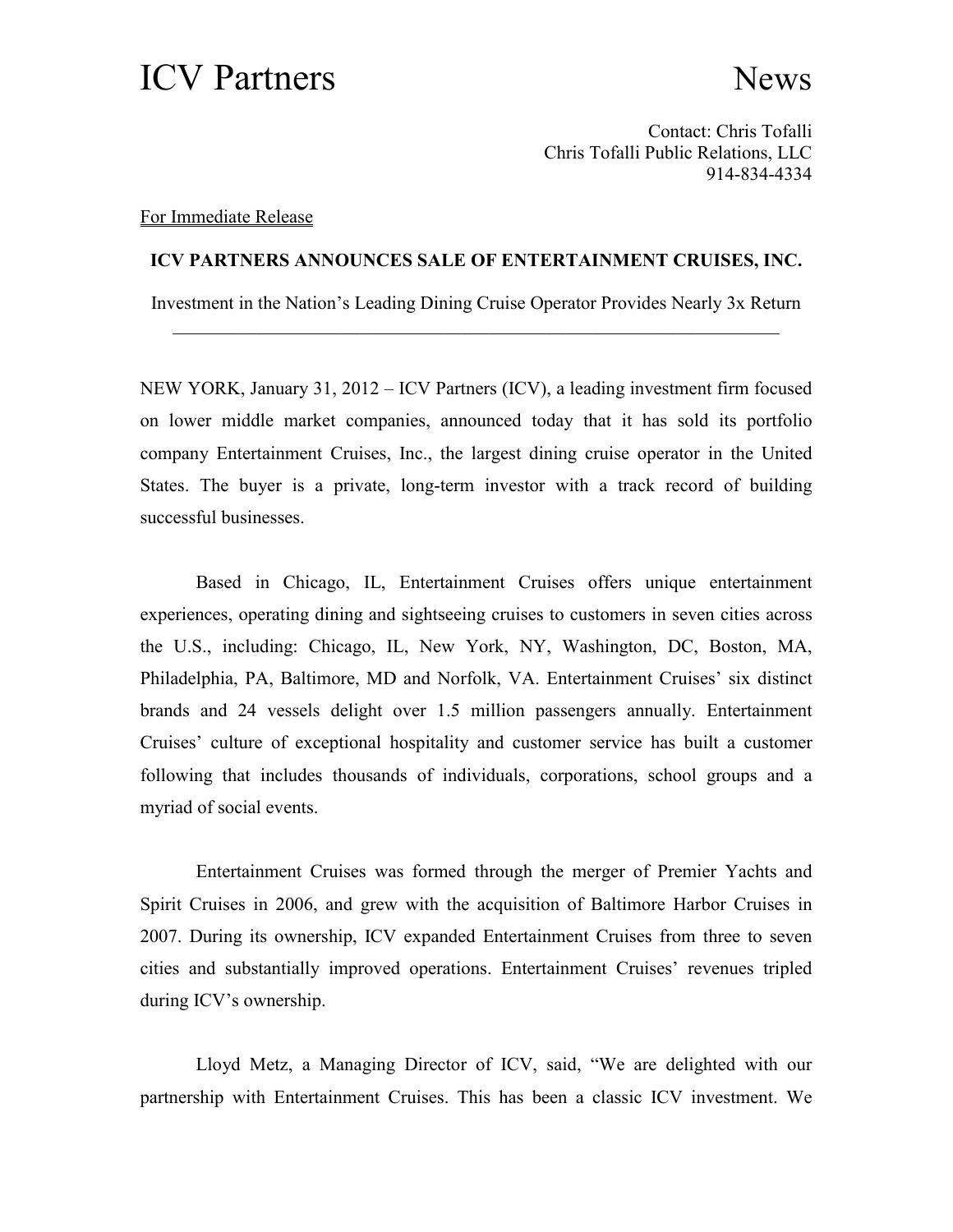worked with a brilliant founder and CEO, Michael Higgins, to build the best and biggest company in the dining and entertainment cruise industry. We successfully executed our strategic growth initiatives which led to improved customer experiences, new product introductions and greater investment in the vessels of the fleet. Entertainment Cruises achieved remarkable growth and generated a strong return for our investors."

Michael Higgins, CEO and founder of Entertainment Cruises, said, "Six years ago, I had a vision to grow my company and, with ICV, have realized the first phase of it. Our partnership with ICV has allowed us to improve our operations and generate growth, both organically and through acquisitions. ICV helped us navigate through the Great Recession by focusing us on cost reduction efforts that minimized job cuts and emphasized more efficient processes, value pricing and passenger yield optimization. ICV provided all members of management as well as several employees with the opportunity for equity investment. This broad equity participation was critical in helping us achieve our strategic objectives as both management and employees collectively worked together as owners of the business. As a result of working with ICV, Entertainment Cruises has emerged as the leading dining cruise operator in the country, and we look forward to continuing to grow our business."

Willie Woods, President and co-founder of ICV, said, "Michael chose to work with us because of our history of working with creative and entrepreneurial executives like him. We learned from each other and dramatically grew this business during a very challenging economic environment. We wish Michael and his team success going forward and believe the company has the potential for continued growth."

Kirkland & Ellis LLP acted as legal advisor and Lazard Middle Market LLC acted as financial advisor to Entertainment Cruises.

## About ICV Partners

Founded in 1998, ICV Partners is a leading private investment firm that supports management leaders of strong companies at the lower end of the middle market. With